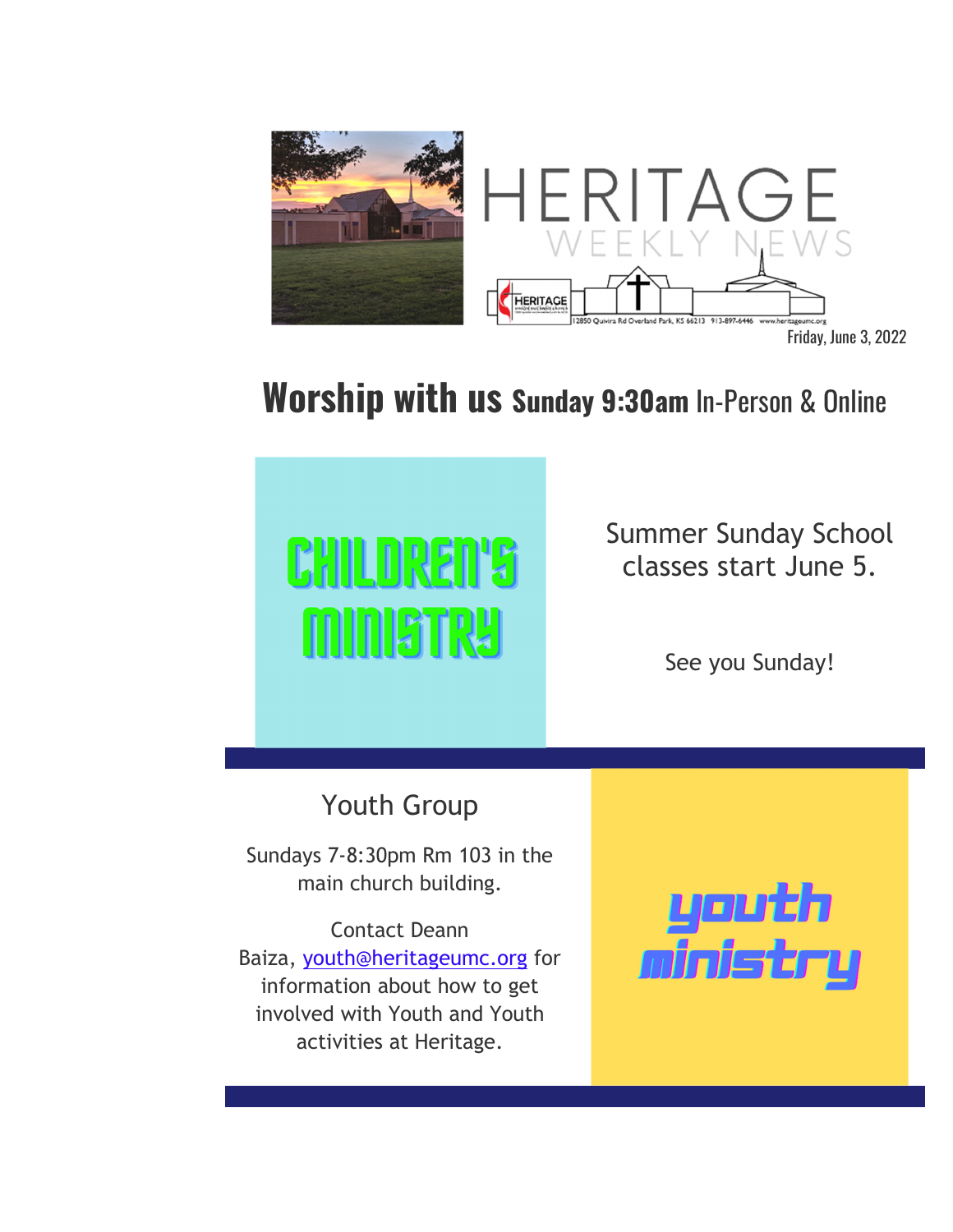

Please pray for the confirmands and mentors of our 2022 HUMC Confirmation Class who will be confirmed on Pentecost Sunday. Help us celebrate their confirmation journey and membership on June 5 in worship.

**2022 HUMC Confirmands** *(pictured from left to right)***:** Yohan Bae, Yoseph Bae, Isabella Fulton, Erin Barnes, Lyla Gatza

**2022 Confirmation Mentors** *(pictured from left to right)***:** Daryl Davis, Bryce Anson, Sally Williams, Jenny Hallam, Tammy Kapeller

A special thank you to Sonia Fulton for serving as 2022 Confirmation Coordinator.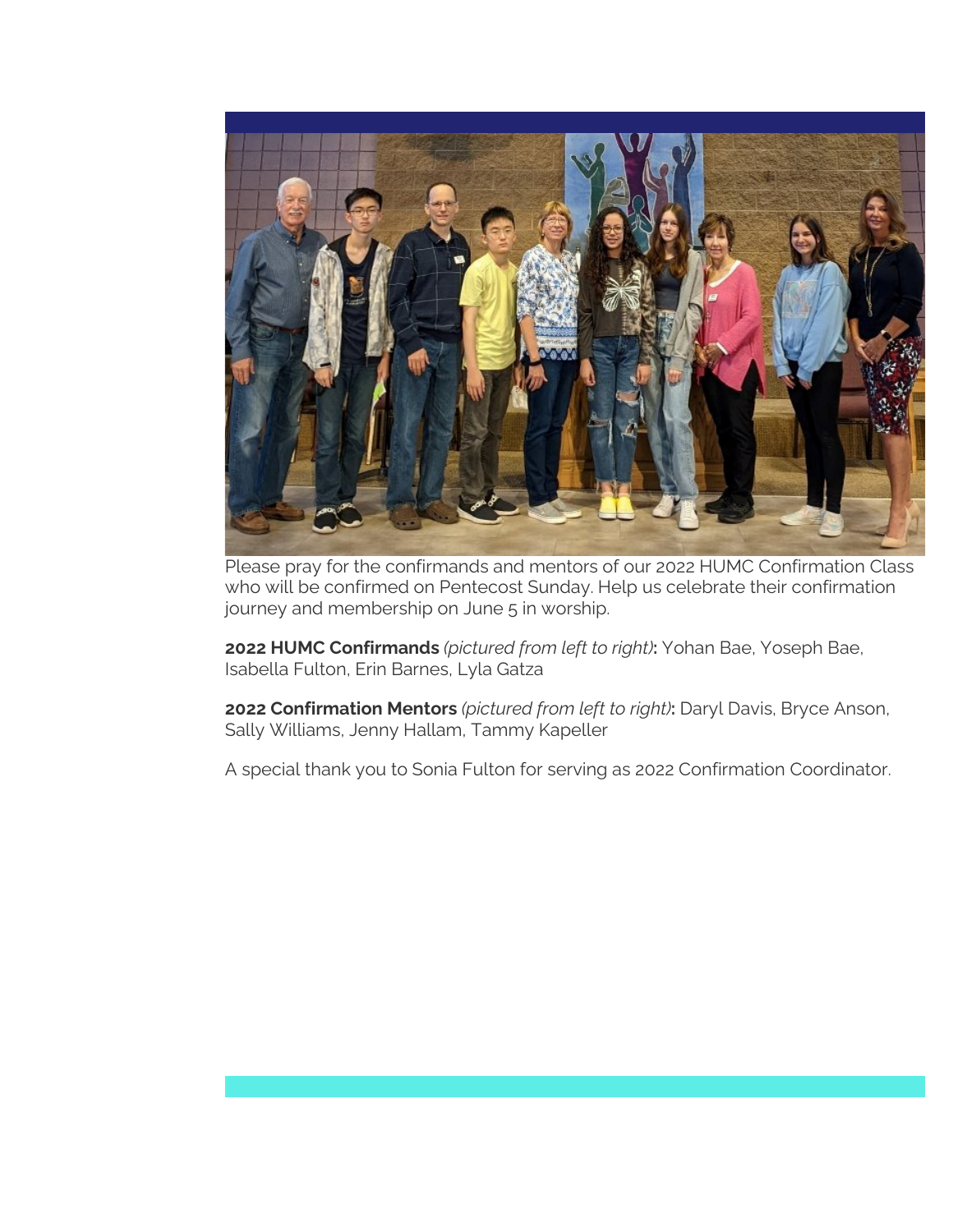## **VBS COUNTDOWN...**

### **2 WEEKS**

*until Son Surf Beach Bash VBS!*



## **Sign up for VBS!**

**2022 VBS June 19-23**

**Sunday-Thursday from 6-8pm**

Register ONLINE or fill out a registration form and drop it off in the church office.

If you would like to help with supplies or volunteer to help during VBS, please contact Elise Mashburn, elisem@heritageumc.org



### Stewardship Snapshot

*"Each man should give what he has in his heart to give, not reluctantly decided or under compulsion, for God loves a cheerful giver."* -2 Corinthians 9:7

Giving to the church is a personal decision between the giver and God, and no one should feel coerced into giving.

In 2 Corinthians 9:7, Paul states that what a person gives should be intentional and purposeful. Gifts of time, talents and treasures should be given freely, not grudgingly or out of necessity. Knowing we have the ability and opportunity to give will bring us joy in the giving.

INTRODUCING a new before worship SING-ALONG JAM session!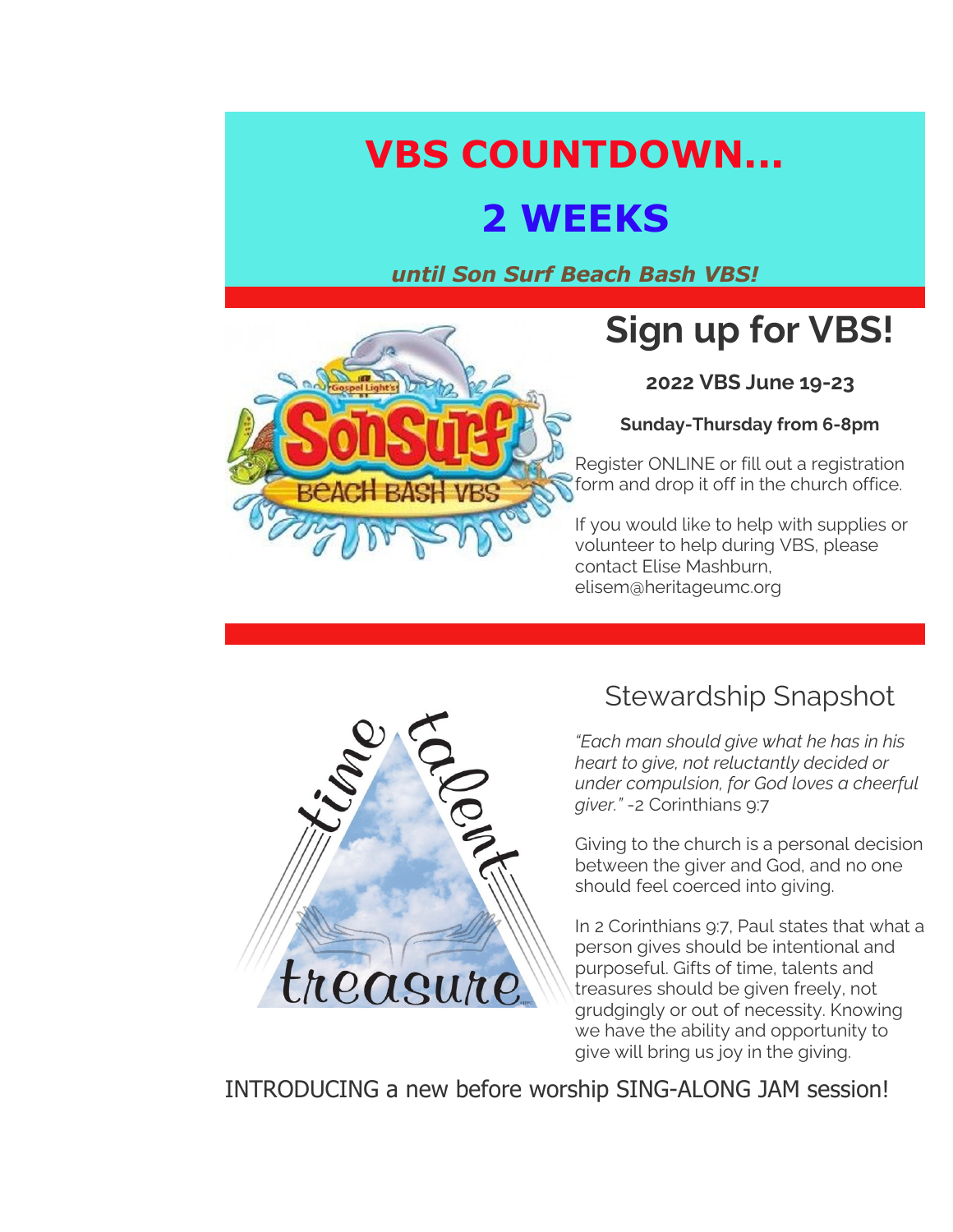Our Heritage musicians will be singing and praising God with some of your favorite songs and hymns before worship from 9:15-9:30am on June 26. Send us your song & hymn requests by emailing Jacob Eppel, jacobe@heritageumc.org. Come to worship early on Sunday, June 26, and sing along with us as we praise God together with music!

Please note: Songs will be included based on musician availabilbity and rehearsal. We won't be able to include every request every JAM session. Our hope is to continue this once a month. We will keep an ongoing song/hymn library of requests..

#### **Water Bottle Ministry**

Join us as we extend a helping hand to our friends and neighbors along Quivira this summer with our Good Neighbor Water Bottle Ministry.The receptacles will be on the front lawn of Heritage UMC Memorial Day through Labor Day.

Sign up to replenish water bottles and ice in the receptacles or donate water.



# **Donut Sunday! June 12**

We hope everyone will invite someone to church for donuts and coffee (or lemonade) and then ask them to worship with us after! Ask a friend, neighbor or someone you meet at the grocery store! Let's share the love of Jesus with others!